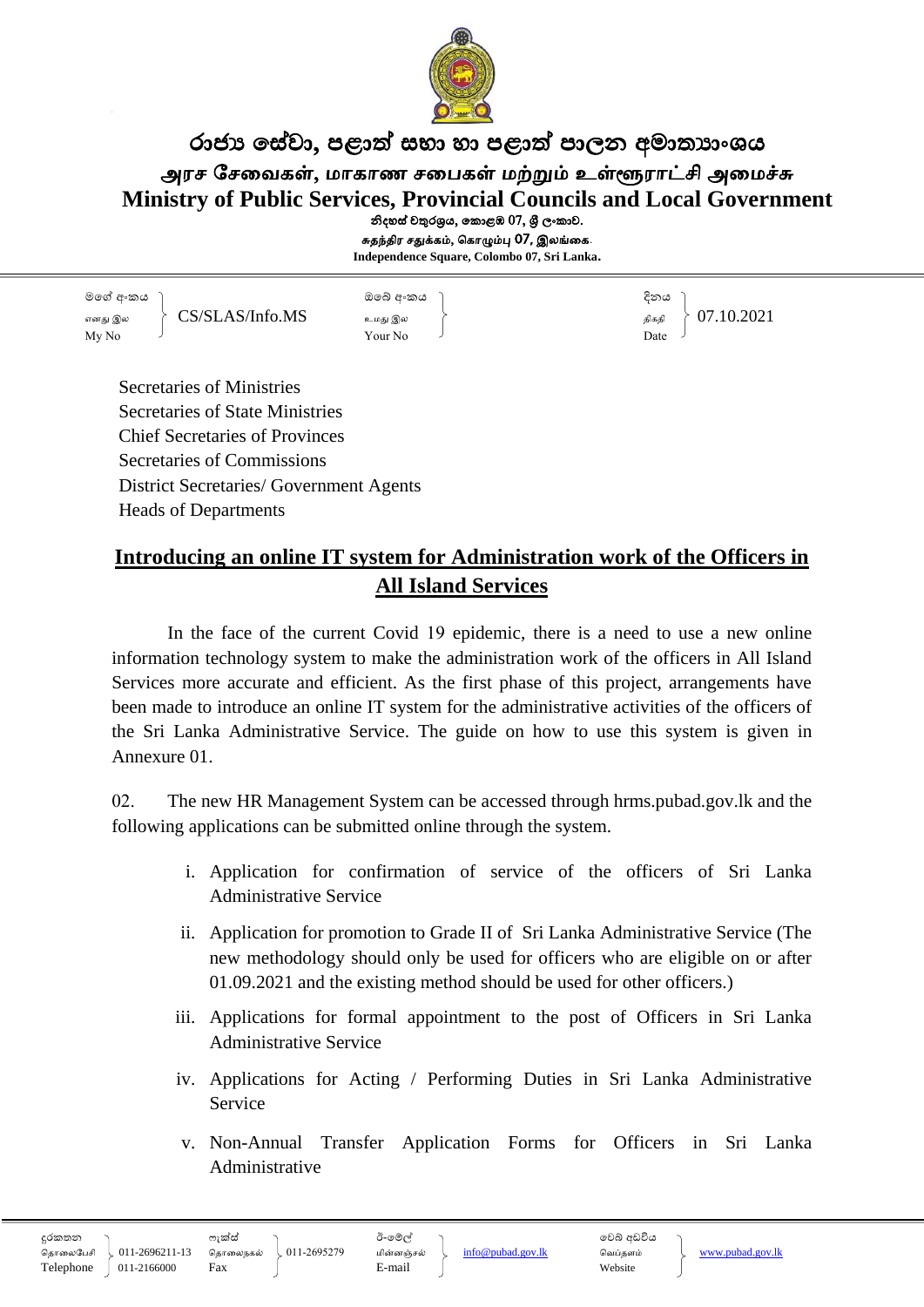03. Applications should be forwarded through this system by the Cabinet Ministry, State Ministry, Chief Secretary to the Provincial Council or Special Expenditure Unit Offices (Presidential Secretariat, Prime Minister's Office, Commissions and other similar institutions) to which the officer belongs.

\* NB

When an officer is working in a Central Government Department / Institution, application should be forwarded through the Cabinet or State Ministry to which that Department / Institution belongs, with the recommendation of the Secretary to the relevant Ministry, and when the officer is working in an institution belonging to a Provincial Council, the application should be submitted by the Chief Secretariat of the relevant Provincial Council

04. With regard to the institutions mentioned in No. 03 above, facilities have been provided for the officers who are in charge of the personal files of the officers in All Island Services, to create separate usernames and related passwords in the system.

05. When submitting applications using this human resource management system, it is not necessary to send hard copies to this Ministry by post and it is sufficient to scan and upload the documents related to each application. However, it is mandatory to file the originals of the relevant applications and related documents in the personal file of the officer.

06. Applications mentioned in 02 above should be forwarded to this Ministry from now on only through the new Human Resource Management System. Applications received by post after 2021.11.30 will be returned.

07. Further instructions on using this system and reporting can be obtained via T.P. 011 - 2698605.

08. It is expected to use this information system for officers in all island services in the future, and I highly appreciate your support in making this project a success, which will enable us to enhance the efficiency and quality of our public service through the use of information technology.

> Sgd/ J.J. Rathnasiri Secretary Ministry of Public Services, Local Government and Provincial Councils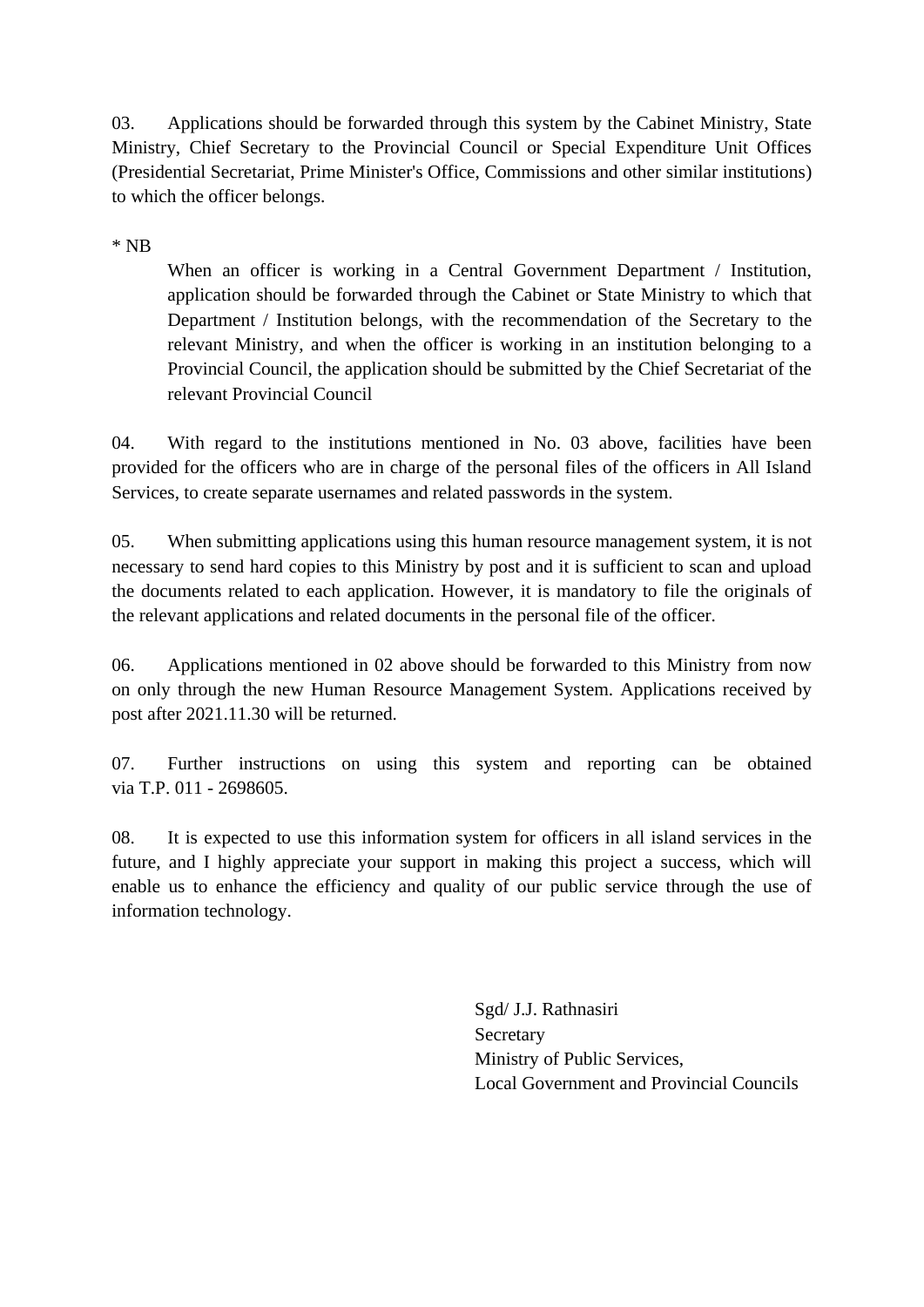## **Annexure 01**

# **Human Resource Management System**

# **01. Accessing the Human Resource Management System**

- I. Access the Internet by clicking on the "google chrome" or other web browser icon installed on your computer.
- II. Enter http://hrms.pubad.gov.lk in the address bar and access the Human Resource Management System. You will then see the Home Page where you need to enter the username and password to access the system. (Figure 01)



Figure 01 : Home Page

- III. If you already have a verified username, you can enter the system by entering that username and the corresponding password.
- IV. If you are not registered with the system, you will need to create a username using the "Create Account" link.

## **02. Creating user accounts using the system**

I. When you click on the Create Account button, you will see a new web page. (Figure 02)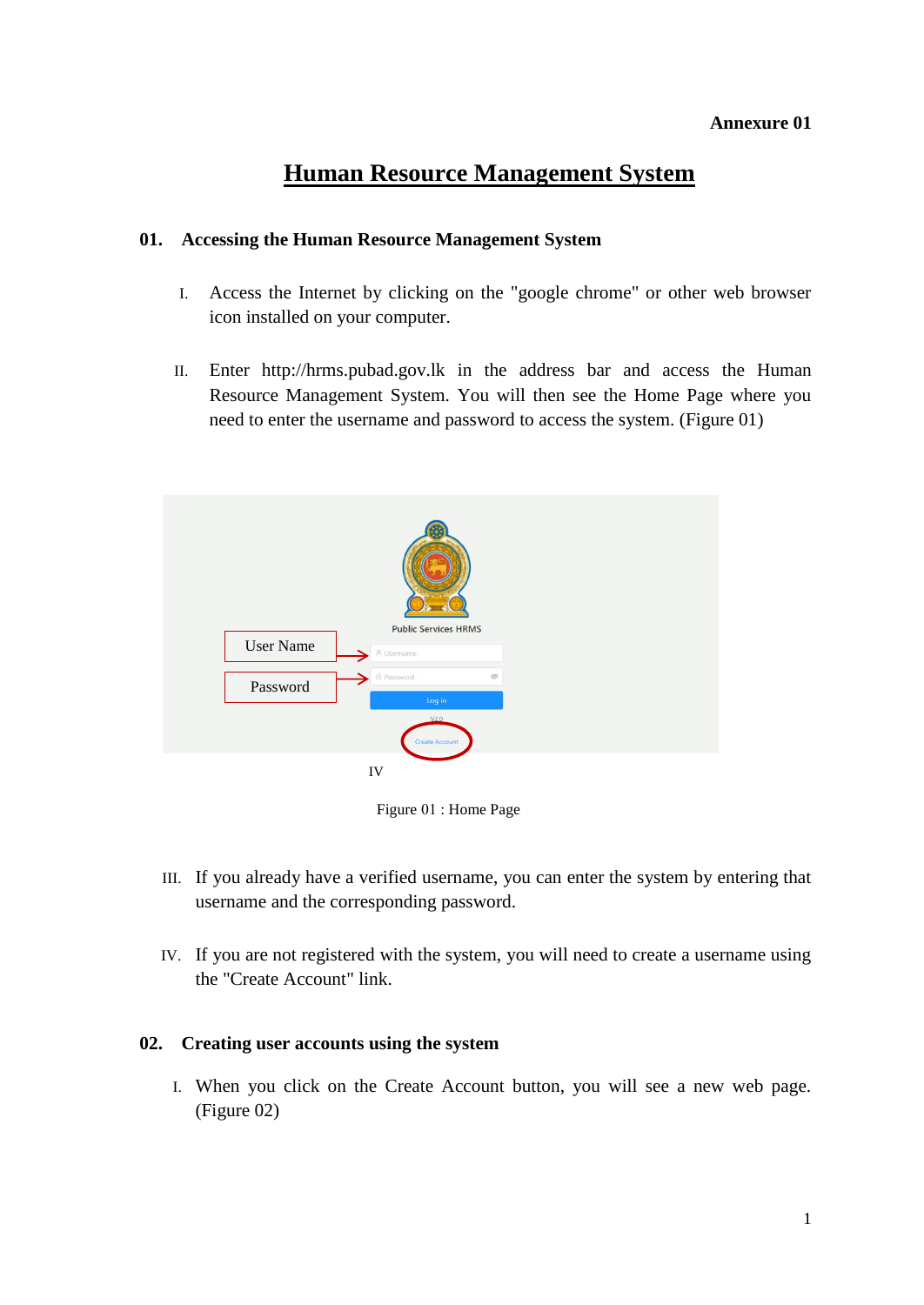|   |          | * Full Name:                                                                                                                                                                                                           |                                                                                                                                         |        |
|---|----------|------------------------------------------------------------------------------------------------------------------------------------------------------------------------------------------------------------------------|-----------------------------------------------------------------------------------------------------------------------------------------|--------|
|   |          | * NIC:                                                                                                                                                                                                                 |                                                                                                                                         |        |
| Ш | Officer  | * User Category:                                                                                                                                                                                                       | Select                                                                                                                                  | $\sim$ |
|   | Category | * Institute:                                                                                                                                                                                                           | Select institute                                                                                                                        |        |
|   |          | * Designation:                                                                                                                                                                                                         | Select                                                                                                                                  |        |
|   |          | * User Name:                                                                                                                                                                                                           |                                                                                                                                         |        |
|   |          | * Password:                                                                                                                                                                                                            | Password                                                                                                                                | Ø,     |
|   |          | * Confirm Password:                                                                                                                                                                                                    | Confirm Password                                                                                                                        | ø      |
|   |          | * Email:                                                                                                                                                                                                               |                                                                                                                                         |        |
|   |          | * Mobile:                                                                                                                                                                                                              |                                                                                                                                         |        |
|   |          | * Confirm Mobile:                                                                                                                                                                                                      |                                                                                                                                         |        |
|   |          |                                                                                                                                                                                                                        | I hereby agree to use my account responsibly and declare that<br>I have authorization from my head of institution to create this login. |        |
|   |          | Note: The official request letter issued by the Secretary/Head of the<br>Department should be faxed to 011 2683651 for user activation. The letter<br>should clearly indicate the user's Full Name and the NIC number. |                                                                                                                                         |        |
|   |          |                                                                                                                                                                                                                        | Submit                                                                                                                                  |        |

Figure 02 : Creating a User Account

II. Currently, the facility to set up user accounts in the system is provided only for officers who are maintaining personal files of S.L.A.S officers. (Ex: - Management Service Officers, Development Officers)

**Create Profile** 

- III. When preparing your account, if you are an officer working in the office of the Public Service Commission, you should select the user category "PSC User" and if you are an officer working in the Ministry of Public Service, Provincial Councils and Local Government, you should select the officer category "PubAd User", and if you work in another institution, you should select "Institute User"
- IV. You can set up your user account by completing the requested information correctly on that page and clicking the submit button.
- V. However, action will be taken to activate the relevant user account only after forwarding a letter signed by the Head of the Institution to the Ministry of Public Services, Provincial Councils and Local Government via fax number 011-2683651 confirming that the officer relevant to the activation of the account is a government official. You will be notified on the same via SMS.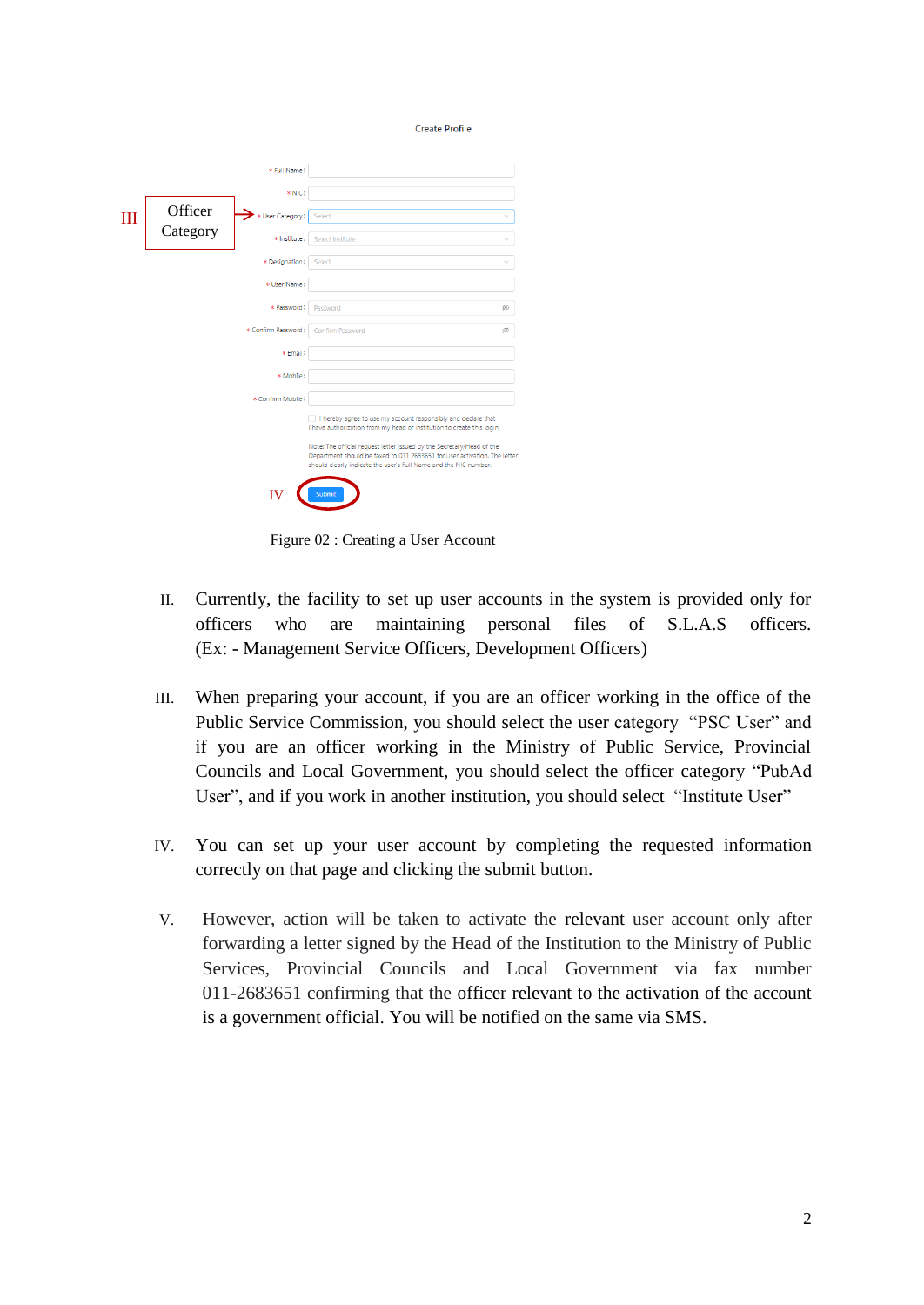### **03. Submitting applications through the application system**

I. The dashboard is first displayed to an officer who enters the system by entering the username and password (Figure 03). It provides information on the applications submitted by the institution.



Figure 03 : Dash board

- II. Select the New Application sub-menu under Application in the main menu (Application  $\rightarrow$  New Application) to submit the following applications to the Ministry of Public Services, Provincial Councils and Local Government.
	- 01. Application for confirmation of service of the officers of Sri Lanka Administrative Service
	- 02. Application for promotion to Grade II of Sri Lanka Administrative Service
	- 03. Applications for formal appointment to the post of Officers in Sri Lanka Administrative Service
	- 04. Applications for Acting / Performing Duties in Sri Lanka Administrative Service
	- 05. Non-Annual Transfer Application Forms for Officers in Sri Lanka Administrative Service
- III. When these applications are submitted, the officer should be searched using the National Identity Card number (Figure 04) and then the basic information of the officer concerned to submit the application will be displayed automatically.